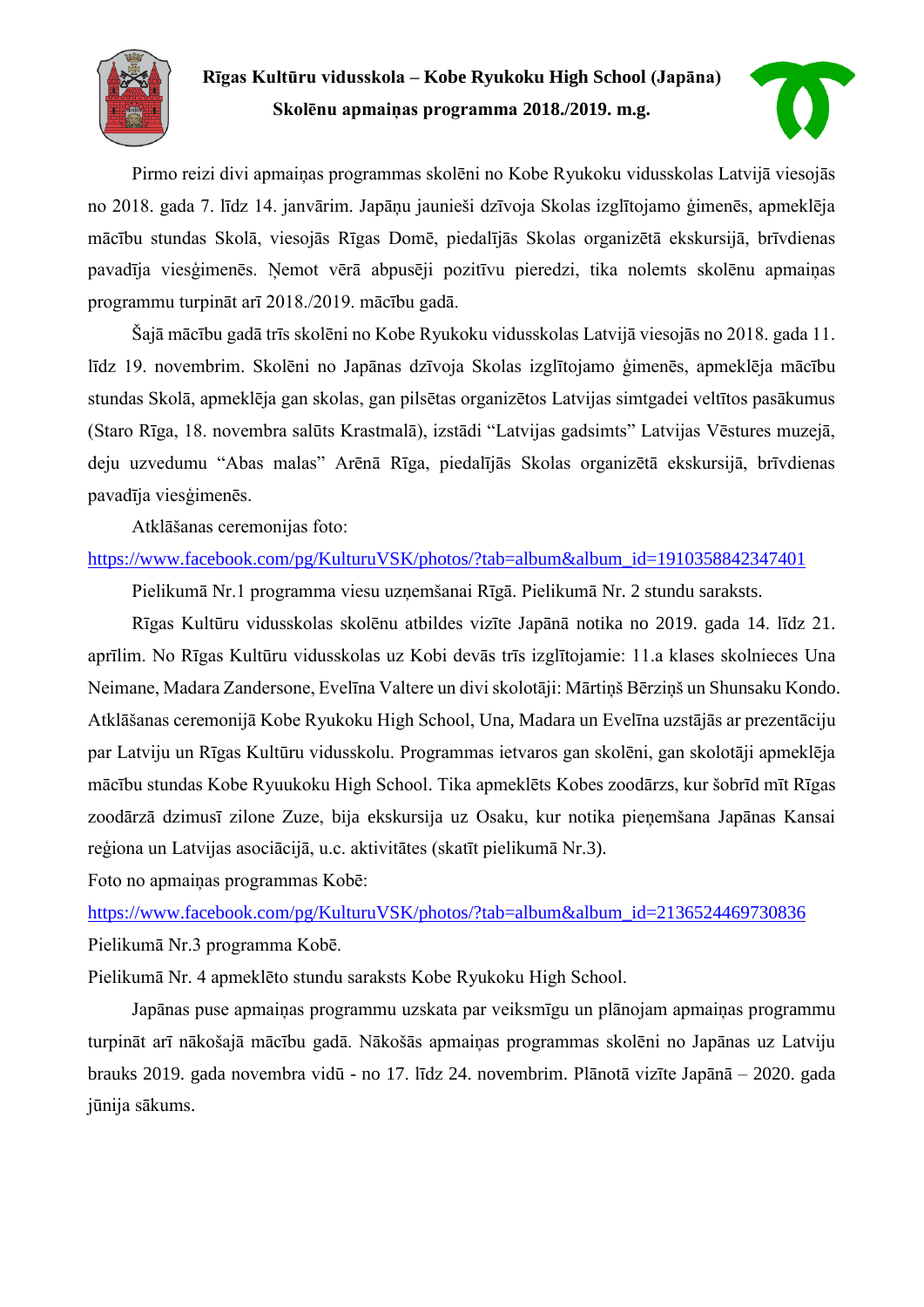| 11. Svētdiena            | 12. Pirmdiena        | 13. Otrdiena        | 14. Trešdiena     | 15. Ceturtdiena   |
|--------------------------|----------------------|---------------------|-------------------|-------------------|
| <b>Tiekamies lidostā</b> | Ierodamies skolā     | Stundas skolā       | Stundas skolā     | Stundas skolā     |
| plkst. 19:40             | plkst. 10:00         | atbilstoši stundu   | atbilstoši stundu | atbilstoši stundu |
|                          |                      | sarakstam līdz      | sarakstam līdz    | sarakstam līdz    |
| Skolēni ar vecākiem      | 10:25 Oficiālā       | plkst. 14:15.       | 14:15.            | 13:20.            |
| lidostā sagaida          | atklāšana skolas     |                     |                   |                   |
| skolēnu no Japānas       | aktu zālē.           | 15:00 tikšanās      | 15:00 Izstāde ar  | $10:25-11:05$     |
| un dodamies uz           | Meitenes uzstājas    | Japānas vēstniecībā | gidu angļu        | Tikšanās ar       |
| Rīgas pili nolikt        | ar prezentāciju.     |                     | valodā "Latvijas  | skolas direktori. |
| svectes.                 | 11:05 Ekskursija     |                     | gadsimts"         |                   |
|                          | pa skolu             |                     | Latvijas          | 13:20 4.-6. klašu |
|                          | No $5. - 7.$ stundai |                     | Vēstures          | skolēnu koncerts  |
|                          | atbilstoši stundu    |                     | muzejā.           | "Mana dāvana      |
|                          | sarakstam            |                     | www.latvijasgad   | Latvijai" skolas  |
|                          | 14:20 Darbnīca       |                     | simts.lv          | aktu zālē.        |
|                          | (221)                |                     |                   |                   |
|                          |                      |                     |                   | <b>Skolēniem</b>  |
|                          |                      |                     |                   | filma "Ruch       |
|                          |                      |                     |                   | and Norie"        |
|                          |                      |                     |                   | https://vimeo.co  |
|                          |                      |                     |                   | m/126968485       |
|                          |                      |                     |                   |                   |

### **Rīgas Kultūru vidusskola – Kobe Ryukoku High School 11.11. – 19.11.2018.**

| 16. Piektdiena         | 17. Sestdiena      | 18. Svētdiena    | 19. Pirmdiena    |
|------------------------|--------------------|------------------|------------------|
| 9:45 Tiekamies pie     | Skolēni ar         | Skolēni ar       | 12:00 Tiekamies  |
| Rīgas Sinagogas,       | gimenēm            | gimenēm          | lidostā          |
| Peitavas iela 6/8,     | Ekskursija uz      |                  |                  |
| Vecriga                | Alsungu pie Ruč    | Skolotāji un     | 14:20 Izlidošana |
| http://jews.lv/en/orga | (galvenā varone no | skolēni          |                  |
| nization/riga-         | filmas "Ruch un    | 17:15 Tiekamies  |                  |
| synagogue/             | Norie".            | pie Arēna Rīga   |                  |
|                        |                    | 18:00 Deju       |                  |
| 12:00 Ekskursija       |                    | uzvedums "Abas   |                  |
| Žaņa Lipkes muzejā     |                    | malas"           |                  |
| www.lipke.lv           |                    | www.abasmalas.lv |                  |
|                        |                    |                  |                  |
| $20:00$ "Staro Rīga    |                    | Kopā dodamies uz |                  |
| 2018"                  |                    | krastmalu        |                  |
| http://www.staroriga.  |                    |                  |                  |
| lv/013/en/             |                    | 21:00 Salūts par |                  |
|                        |                    | godu Latvijas    |                  |
|                        |                    | simtgadei.       |                  |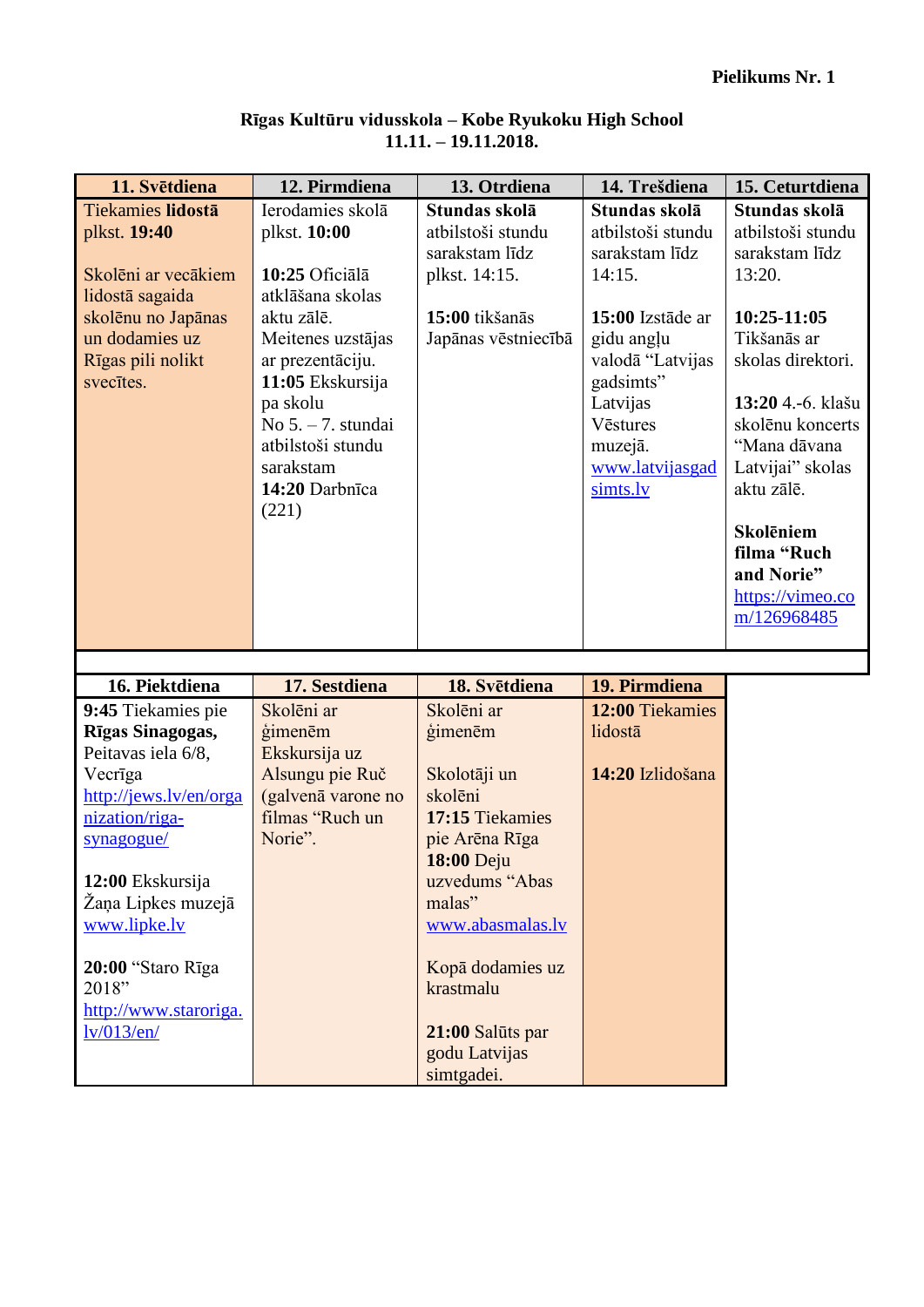## **Riga Cultures Secondary School Lesson timetable 2018./2019. 12.11. – 16.11.2018.**

|    | <b>Monday 12</b>     |                                 | <b>Tuesday 13</b>               |                        | <b>Wednesday 14</b>              |                                     |                                                     | Thursday 15           |                |                                                                    |                                       |                 |  |  |
|----|----------------------|---------------------------------|---------------------------------|------------------------|----------------------------------|-------------------------------------|-----------------------------------------------------|-----------------------|----------------|--------------------------------------------------------------------|---------------------------------------|-----------------|--|--|
|    | Subject              | Classroom                       | <b>Teacher</b>                  | Subject                | Classroom                        | <b>Teacher</b>                      | Subject                                             | <b>Classroom</b>      | <b>Teacher</b> | Subject                                                            | Classroom                             | <b>Teacher</b>  |  |  |
| 1. |                      |                                 | English<br>Evelīna              | 301                    | G. Zenfs                         | <b>Mathematics</b>                  | 218                                                 | S. Daukšte            | Natural        | 405                                                                | D. Gaigale                            |                 |  |  |
|    |                      |                                 |                                 | English<br>Una, Madara | 220                              | R. Putjato                          |                                                     |                       |                | sciences                                                           |                                       |                 |  |  |
| 2. |                      |                                 |                                 | English<br>Evelīna     | 301                              | G. Zenfs                            | Philosophy                                          | 214                   | A. Zauers      | Economics                                                          | 218                                   | J. Lapina       |  |  |
|    |                      |                                 |                                 | English<br>Una, Madara | 220                              | R. Putjato                          |                                                     |                       |                |                                                                    |                                       |                 |  |  |
| 3. |                      | 10:00 Arriving at the School    |                                 | Music                  | 401                              | G. Ozola                            | Spanish                                             | 101                   | M. Semola      | <b>Sports</b>                                                      | <b>Sports</b><br>hall                 | N. Lācis        |  |  |
|    |                      |                                 |                                 |                        |                                  | Spanish<br>Evelīna                  | 101                                                 | M. Semola             |                |                                                                    |                                       |                 |  |  |
| 4. |                      | 10:25 Official Opening Ceremony |                                 | <b>Mathematics</b>     | 218                              | S. Daukšte                          | Eastern<br>Culture and<br>Traditions<br>Una, Madara | 406                   | I. Pitkeviča   |                                                                    | 10:25-11:05<br>Meeting with Principal |                 |  |  |
| 5. | Geography            | 201                             | M. Velikāne                     | Sports (dance)         | Hall                             | G. Briedis                          | Latvian                                             | 206                   | A. Mierkalne   | Japanese                                                           | 412                                   | S. Kondo        |  |  |
| 6. | Culturology          | 217                             | G. Ševkina                      | Japanese               | 412                              | S. Kondo                            | Mathematics                                         | 218                   | S. Daukšte     | Latvian                                                            | 206                                   | A.<br>Mierkalne |  |  |
| 7. | Culturology          | 217                             | G. Ševkina                      | Japanese               | 412                              | S. Kondo                            | <b>Sports</b>                                       | <b>Sports</b><br>hall | N. Lācis       | 13:20<br>Students' concert "My gift to<br>Latvia" at School's hall |                                       |                 |  |  |
| 8. | 14:20 Workshop (221) |                                 | 15:00 Meeting at the Embassy of |                        |                                  | 15:00 Exhibition "Latvia's Century" |                                                     |                       | 220<br>Italian | $R_{\cdot}$<br>Napolitano                                          |                                       |                 |  |  |
| 9. |                      | Japan in Latvia                 |                                 |                        | with a guide at National History | Museum of Latvia                    |                                                     | Italian               | 220            | R.<br>Napolitano                                                   |                                       |                 |  |  |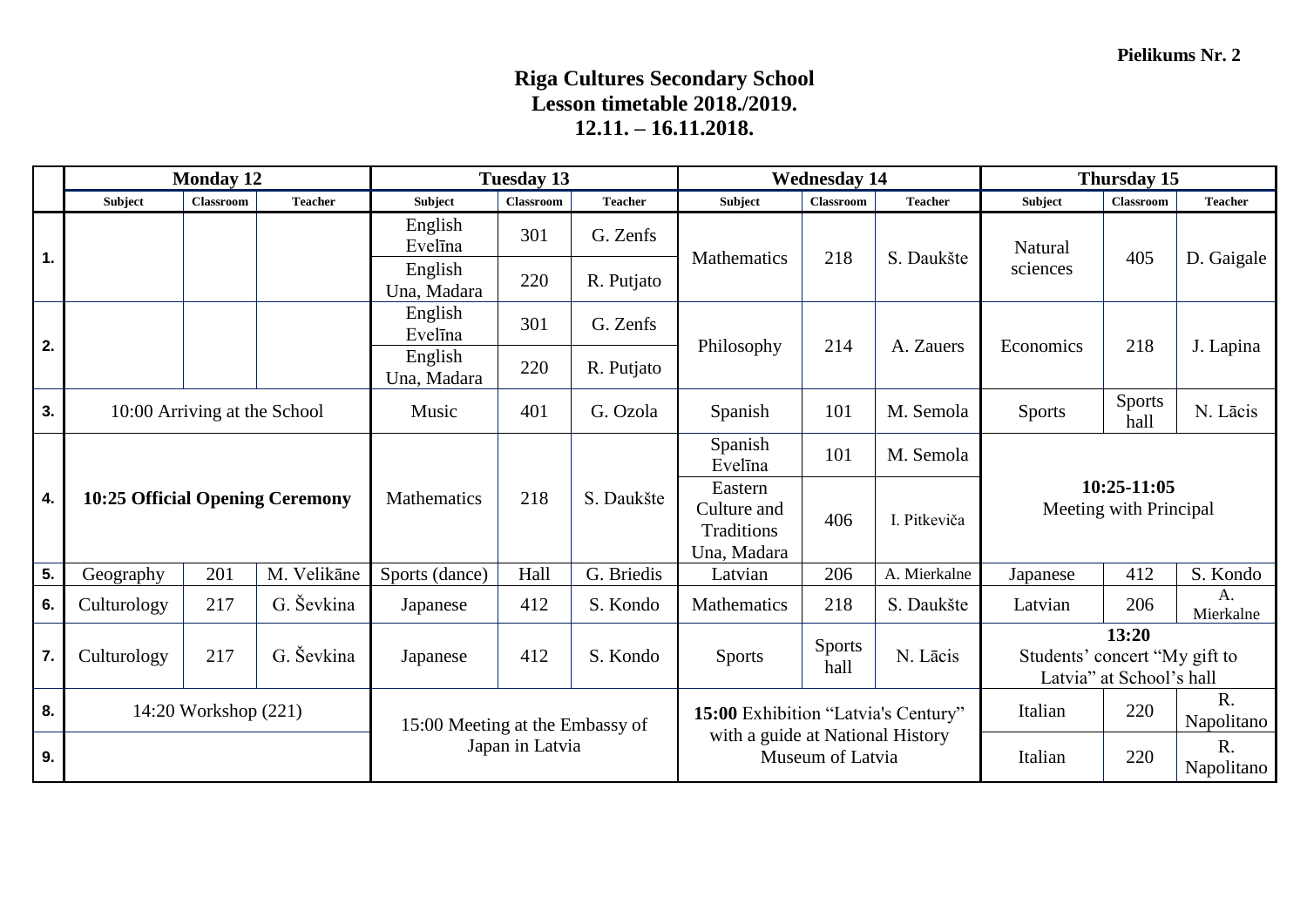## **2019 Exchange Program with Riga Culture School**

Date: April  $14^{\text{rd}}$  (Sun)  $2019 \sim$  April,  $21^{\text{th}}$  (Sun) 2019

Schedule:

| <b>Date</b> | <b>Time</b>       | <b>Content</b>                                                                                            | <b>Students</b>                                                                                                                                                    | <b>Teachers</b>                                                                  |  |  |
|-------------|-------------------|-----------------------------------------------------------------------------------------------------------|--------------------------------------------------------------------------------------------------------------------------------------------------------------------|----------------------------------------------------------------------------------|--|--|
| 4/14<br>Sun | 17:10             | <b>KE725</b><br>Arrival at Kansai                                                                         | 19:30<br>The host families will meet you at the Terminal of Bay<br>Shuttle in Kobe.                                                                                | I will take you to the hotel<br>and to dinner if you like.                       |  |  |
| 4/15        | 8:10              | Arrival at school                                                                                         |                                                                                                                                                                    | Mr. Martins says hello to the                                                    |  |  |
| Mon         | 8:30              | <b>Staff Meeting</b>                                                                                      | You join the staff meeting.                                                                                                                                        | teachers on behalf of the<br>members from Riga.                                  |  |  |
|             | 8:40              | <b>Students Assembly</b>                                                                                  | You observe the assembly for a while.                                                                                                                              |                                                                                  |  |  |
|             | 8:50              | <b>Welcome Ceremony</b><br>· message from our school<br>· musical performance<br>· presentation from Riga | We will have the opening ceremony, during which you will<br>make a 10 min presentation about Riga and your school in<br>English (if possible, partly in Japanese). | Mr. Martins says hello to the<br>students on behalf of the<br>members from Riga. |  |  |
|             | 9:20              | Recess                                                                                                    | Back to the international room.                                                                                                                                    |                                                                                  |  |  |
|             | 9:55              | Classes $(2h-4h)$<br>*Classes will be decided in<br>April                                                 | You participate in classes basically with their host sisters.                                                                                                      | You observe classes.<br>12:00 Lunch at the cafeteria                             |  |  |
|             | 12:45             | Lunch $(12:45 \sim 13:20)$                                                                                | You have lunch with your host sisters.                                                                                                                             | You can be relaxed in the<br>international room.                                 |  |  |
|             | $13:30-$<br>14:20 | Classes $(5h)$                                                                                            | Study with your host sisters.                                                                                                                                      | You observe classes.                                                             |  |  |
|             | $14:30-$<br>15:20 | Trying on our school uniform<br>(7h)                                                                      | You try on our school uniform in the international room.                                                                                                           |                                                                                  |  |  |
|             | 15:30<br>~16:20   | Meet some international<br>students (7h)                                                                  | You meet international students in the international room.<br>After this event, your host sisters take you to their<br>homeroom.                                   | You can stay in the<br>international room or you can<br>do whatever you like     |  |  |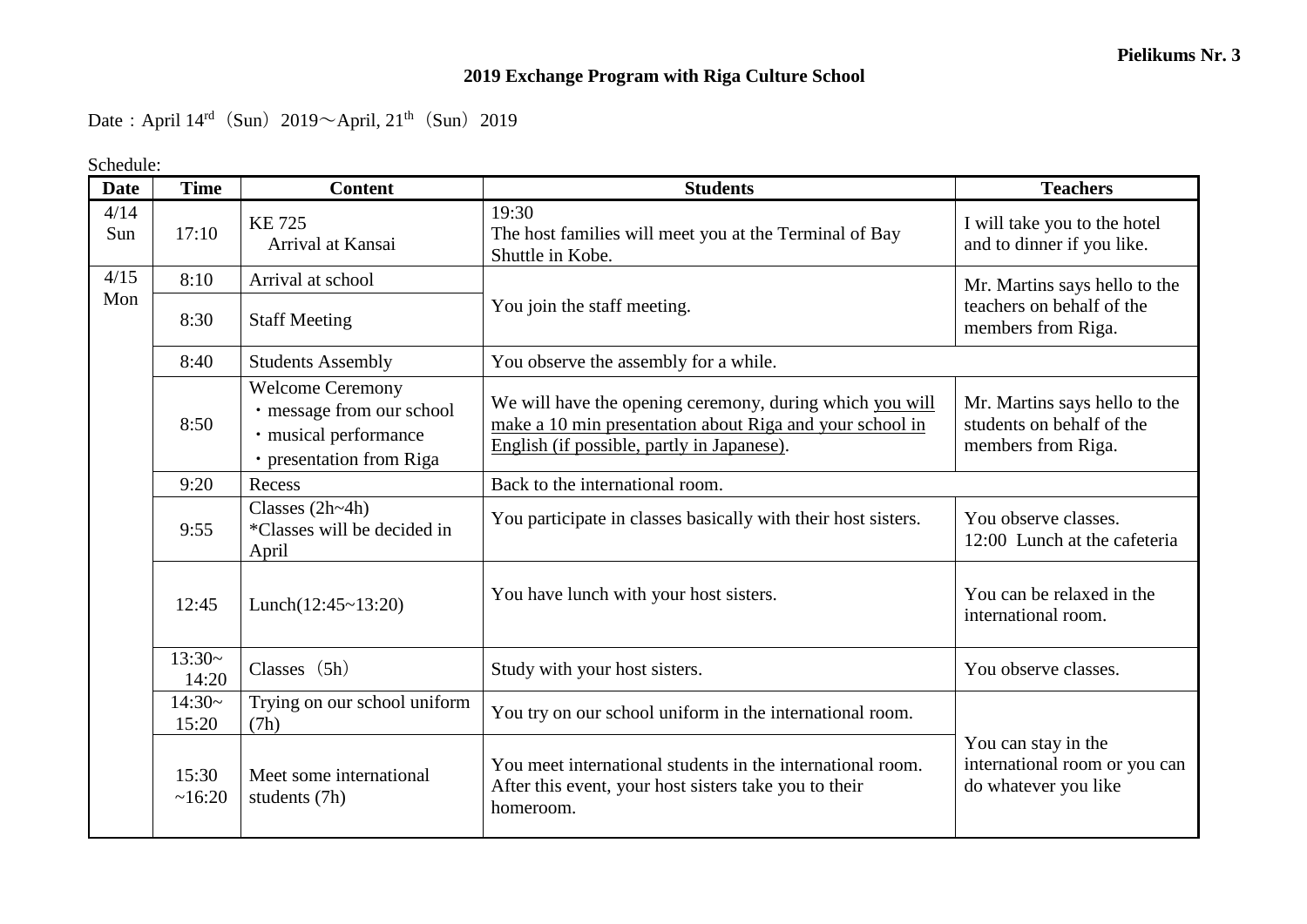| <b>Date</b> | <b>Time</b>                                     | <b>Content</b>            | <b>Students</b>                                                                                                                                               | <b>Teachers</b>                                               |  |
|-------------|-------------------------------------------------|---------------------------|---------------------------------------------------------------------------------------------------------------------------------------------------------------|---------------------------------------------------------------|--|
| 4/16<br>Tue | 8:20                                            | Arrival at school         | You go to the homeroom that your host sisters belong to.                                                                                                      | You go to the international<br>room to relax.                 |  |
|             | 8:55<br>~12:45<br>$(1 - 4h)$                    | Classes                   | Study with your host sisters.                                                                                                                                 |                                                               |  |
|             | $12:45-$<br>13:25                               | Lunch                     | Enjoy lunch with your classmates.                                                                                                                             | You can observe classes, or                                   |  |
|             | $14:00-$<br>Visiting Oji Zoo $(5-6+a)$<br>16:00 |                           | We visit Oji zoo to see an elephant named $Zuz$ e gifted by<br>Riga City.<br>The international students will join this event instead of your<br>host sisters. | you can go out if you have<br>plans.                          |  |
|             | 16:20                                           | Go home or Back to school | Meet your host sisters.                                                                                                                                       |                                                               |  |
| 4/17<br>Wed | 8:30                                            | Arrival at school         | You go to the homeroom that your host sisters belong to.                                                                                                      |                                                               |  |
|             | $8:55-$<br>12:45<br>Classes<br>$(1-4h)$         |                           | You can observe classes, or<br>Study with your host sisters.<br>you can go out if you have<br>plans.                                                          |                                                               |  |
|             | $12:45-$<br>13:25                               | Lunch                     | Enjoy lunch with your classmates.                                                                                                                             |                                                               |  |
|             | $13:30-$<br>15:20                               | Yukata & Tea Ceremony     | You wear Japanese traditional clothes and enjoy Japanese<br>tea.<br>Your host sisters will not join the event.                                                | You can join the event or go<br>out if you like.              |  |
| 4/18T       | 8:20                                            | Arrival at school         | You go to the homeroom that your host sisters belong to.                                                                                                      |                                                               |  |
| hur         | $8:55-$<br>11:45                                | Classes                   | Study with your host sisters.                                                                                                                                 | You can observe classes, or<br>do whatever you like.          |  |
|             | $11:50-$<br>12:15                               | Meet with the principal   | You are expected to say about your impression of Japan or<br>our school in English and in Japanese to some extent.<br>The host sisters join the event.        | You meet the principal to talk<br>about the exchange program. |  |
|             | $12:15-$<br>12:40                               | Lunch                     | Quick lunch at the cafeteria with the host sisters                                                                                                            | Quick lunch with your<br>students at the cafeteria            |  |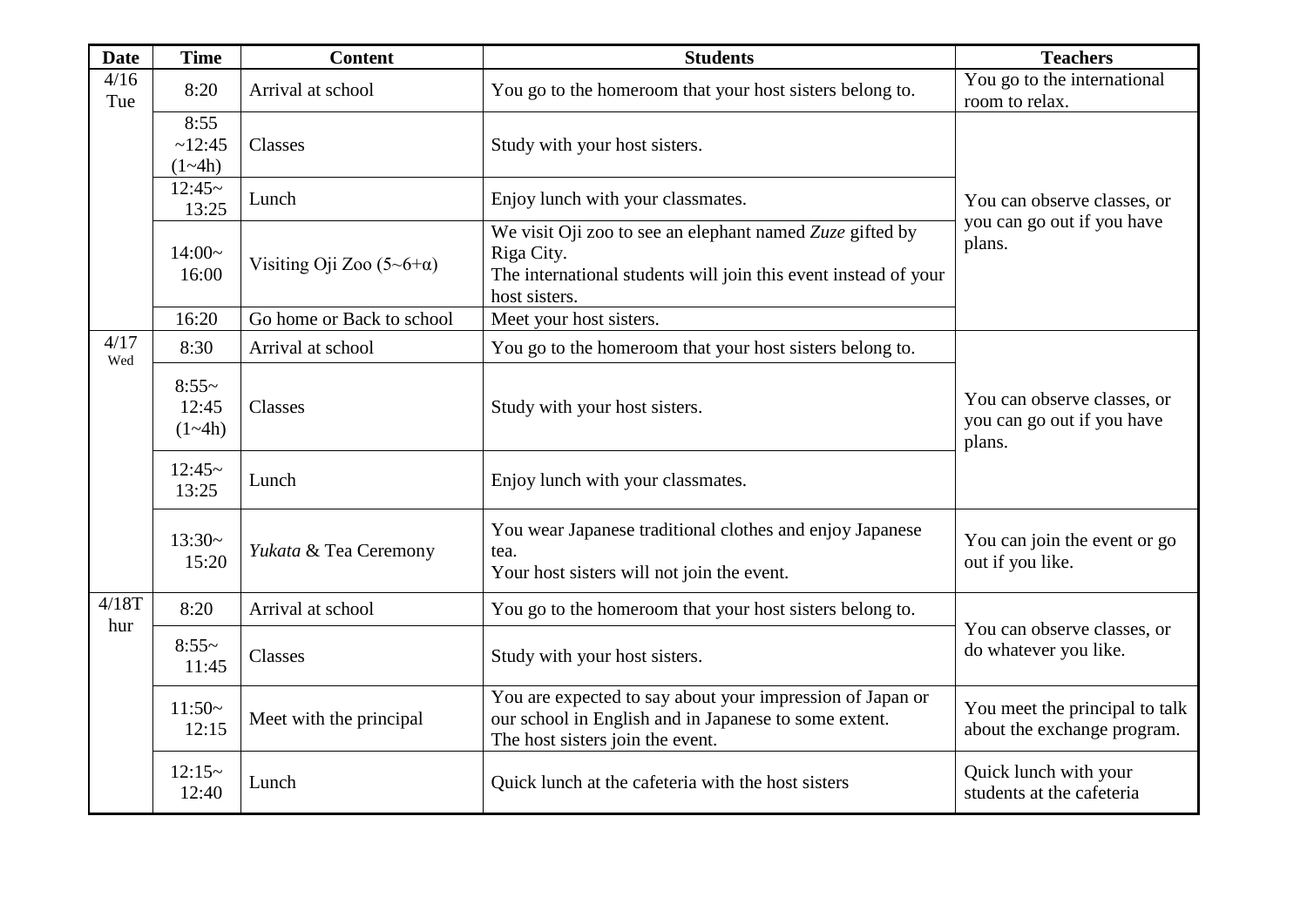| <b>Date</b>                                                                         | <b>Time</b>                                                                                                                 | <b>Content</b>                                                                            | <b>Students</b>                                                  | <b>Teachers</b>                                      |  |  |  |
|-------------------------------------------------------------------------------------|-----------------------------------------------------------------------------------------------------------------------------|-------------------------------------------------------------------------------------------|------------------------------------------------------------------|------------------------------------------------------|--|--|--|
|                                                                                     | Leave for Clean Center<br>12:45                                                                                             |                                                                                           | We go by school bus.                                             |                                                      |  |  |  |
|                                                                                     | $13:30-$<br>15:00                                                                                                           | We visit a brand new garbage disposal plant.<br><b>Clean Center</b><br>Leave Clean Center |                                                                  |                                                      |  |  |  |
|                                                                                     | $15:30-$<br>16:30                                                                                                           | <b>Disaster Reduction Center</b>                                                          | We learn about how disastrous Kobe was after the big earthquake. |                                                      |  |  |  |
| 4/19<br>Fri                                                                         | 8:20                                                                                                                        | Arrival at School                                                                         | You go to the homeroom that your host sisters belong to.         |                                                      |  |  |  |
|                                                                                     | $8:55-$<br>12:45                                                                                                            | Classes                                                                                   | Study with your host sisters.                                    | You can observe classes, or<br>do whatever you like. |  |  |  |
| $12:45-$<br>Lunch<br>13:15                                                          |                                                                                                                             |                                                                                           | Enjoy lunch with your classmates.                                | $*12:00$ Lunch                                       |  |  |  |
|                                                                                     | 13:15                                                                                                                       | Leave school<br>We go by public bus and train.                                            |                                                                  |                                                      |  |  |  |
|                                                                                     | $14:30-$<br>Honorary Consulate of the<br>We meet the members of Latvia Association of Kansai<br>Republic of Latvia<br>15:30 |                                                                                           |                                                                  |                                                      |  |  |  |
|                                                                                     | $15:30-$<br>Osaka Castle & Dotonbori<br>17:00                                                                               |                                                                                           | We enjoy the history of Osaka and enjoy food.                    |                                                      |  |  |  |
| 4/20<br>Sat                                                                         |                                                                                                                             | Enjoy with host family                                                                    |                                                                  |                                                      |  |  |  |
| 4/21                                                                                | 7:15                                                                                                                        | Arrival at the airport                                                                    |                                                                  |                                                      |  |  |  |
| Sun<br>*Departure from Kobe at 6:30<br><b>KE722</b><br>9:30<br>Departure from Osaka |                                                                                                                             | *Meet at the Terminal of Bay Shuttle at 6:15.                                             | Meet at the hotel at 5:40.                                       |                                                      |  |  |  |